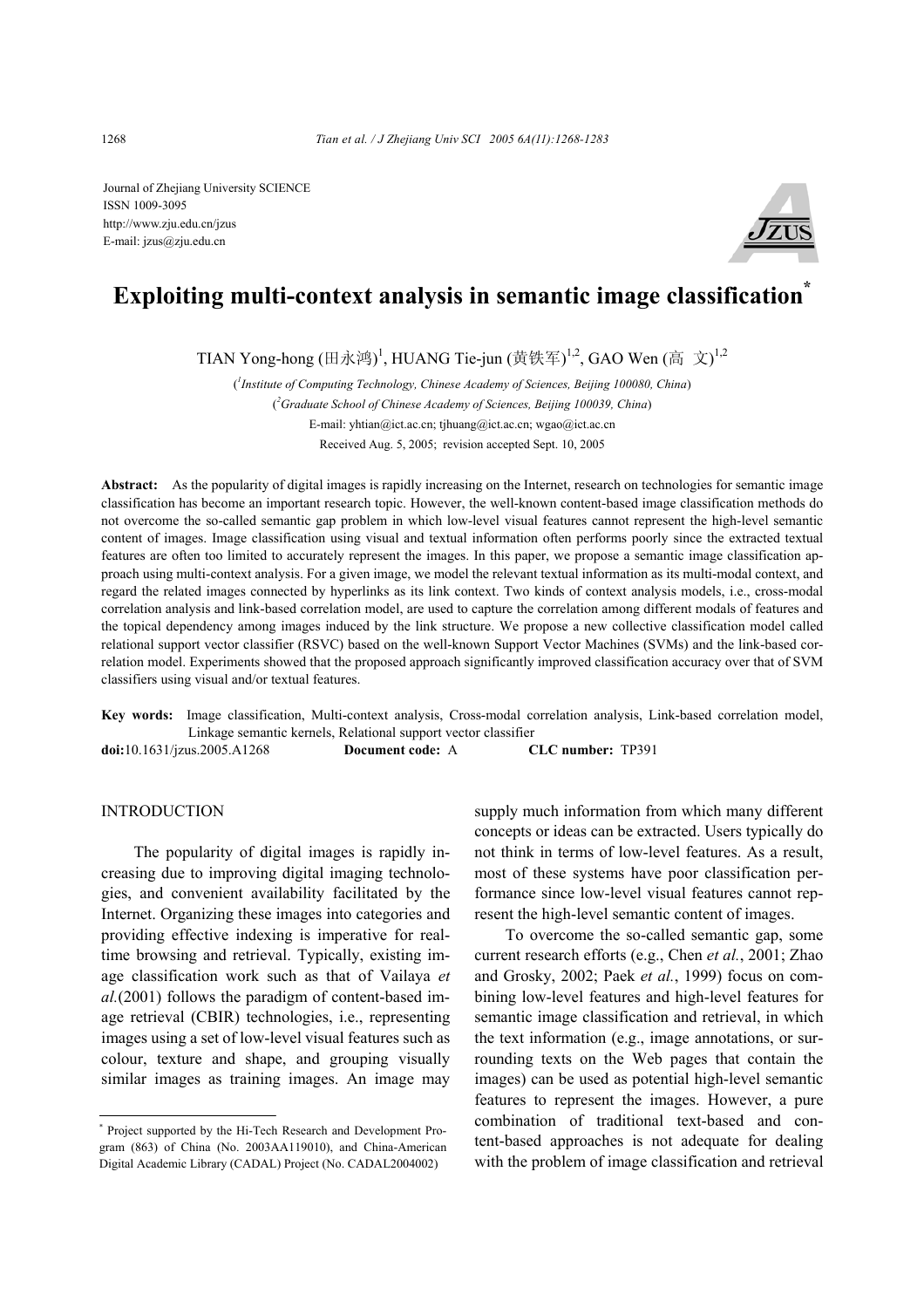on the WWW (Chen *et al.*, 2001), mainly because of the following difficulties:

(1) The textual feature source problem. How to obtain high-level textual features is a key issue. Clearly, image annotation is a tedious process. Moreover, it is often difficult to make exactly the annotations on the images (Chen *et al.*, 2001). Many works (Chen *et al.*, 2001; Zhao and Grosky, 2002; Cai *et al.*, 2004; Wang *et al.*, 2004) use the text content from the document that contains an image as the semantic features of that image. For example, the image URLs and filenames, page titles, ALT text, and surrounding text on the Web pages can be extracted to represent the images on the same pages. However, the available textual features are usually less accurate than annotating text since there is already too much clutter and irrelevant information on the Web pages (Chen *et al.*, 2001). Moreover, some Web images have few or even no surrounding texts. Therefore, we should resolve the problem of noisy information and few surrounding text in the textual feature extraction.

(2) The very high feature dimensionality. In general, the dimensionality of textual features is often much higher (even up to 2000~5000). Zhao and Grosky (2002) utilized latent semantic indexing (LSI) technique to reduce the dimensionality of textual features and to improve the retrieval performance of Web documents. However, their conclusion cannot be directly applied in other Web image collections since in their experiments only 43 keywords are extracted to represent the images.

(3) The cross-modal correlation. Once we extract the visual and textual features of images, we can combine the two kinds of feature vectors into a high-dimensional vector (Zhao and Grosky, 2002), or calculate the similarities based on the visual and textual features separately and then use the linear combination of these two similarities for image retrieval (Chen *et al.*, 2001). In these approaches, the textual features are treated as additional features, and the different types of features remain unchanged during the learning process. Therefore, the correlations among different modals of features are not fully explored.

Alternatively, some researchers investigated how to exploit link information to improve the performance of image clustering and retrieval. The underlying fundamental premise is that images which are co-contained in pages are likely to be related to the same topic, and images which are contained in pages that are co-cited by a certain page are likely related to the same topic (Lempel and Soffer, 2002). PicASHOW is such a Web image retrieval system that is based on several link analysis algorithms (Lempel and Soffer, 2002). It can retrieve relevant images even when those are stored in files with meaningless names. Cai *et al*.(2004) exploited visual, textual and link information to hierarchically cluster Web image search results. By exploiting link information, one can also explore the inter-relationships between Web images and their textual annotations to improve Web image retrieval (Wang *et al.*, 2004).

However, the link regularities in many realworld link data such as Web pages are very complex. For example, pages with the same class tend to link to pages that are topically similar to each other, but also link to a wide variety of other pages without semantic reason (Yang *et al.*, 2002). The presence (or absence) of such a complex regularity may significantly influence the optimal design of a link-based Web image classification or retrieval model. However, the above approaches do not automatically identify which links are most relevant to the task. As a result, this lack of selectivity will make the models more difficult to be practically applicable (Neville and Jensen, 2003). Therefore, what is important is to be able to effectively capture such complex regularity in link-based image classification models so that they can be robust in the real-world environment.

In this paper, we propose a semantic image classification approach using multi-context analysis. A fundamental aspect of our approach is the explicit use of the context. For a given image, it models the relevant textual information as its multi-modal context, and regards the related images connected by hyperlinks as its link context. Two kinds of context analysis models, i.e., cross-modal correlation analysis (CMC) and link-based correlation model (LCM), are used to capture the correlation among different modals of features and the topical dependency among images that is induced by the link structure. Specifically, instead of directly using link information for classification, this paper explores how to use linkage semantic kernels to reveal the semantic relationships underlying the link structure. We propose a new collective classification model called relational support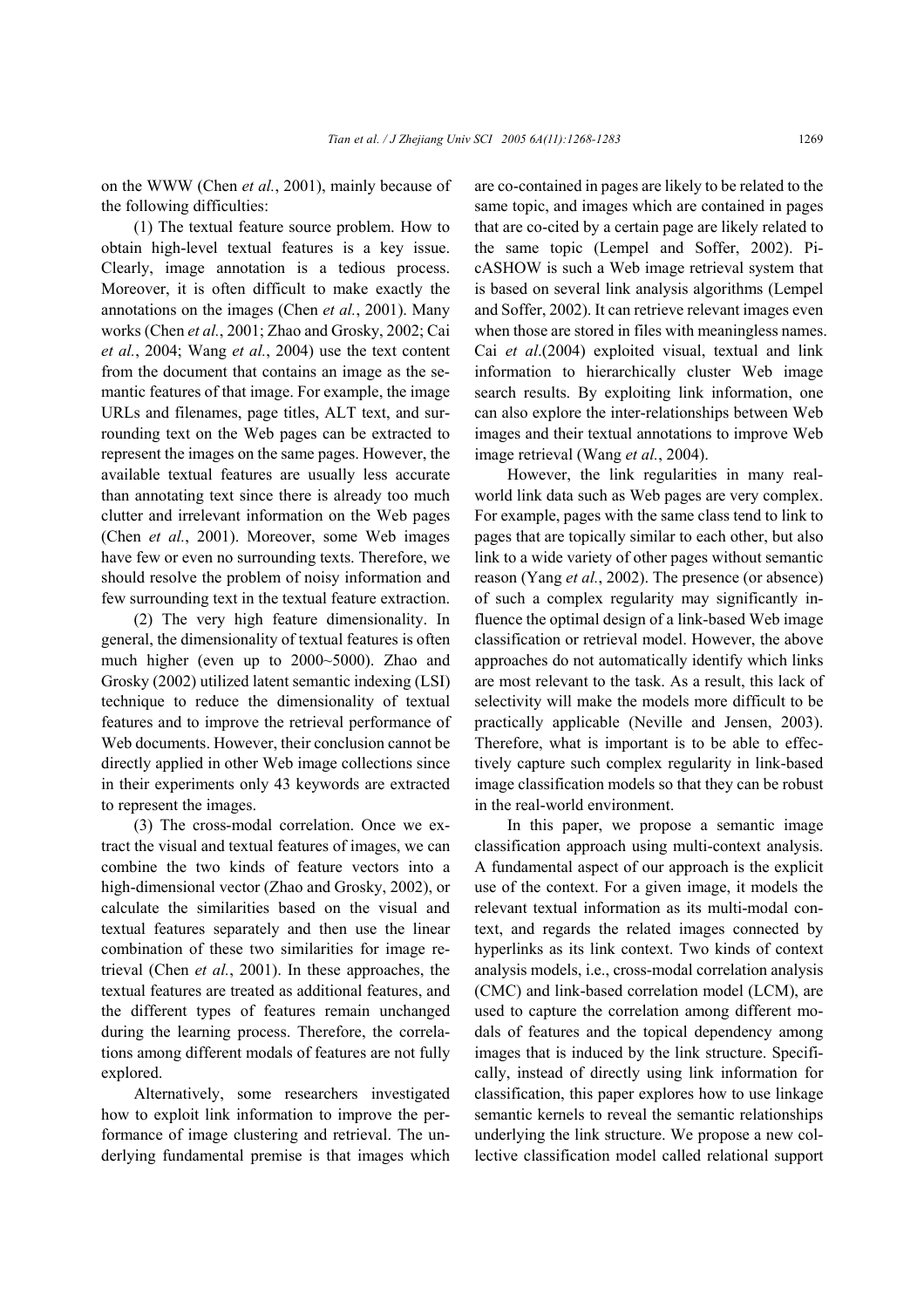vector classifier (RSVC), based on the well-known Support Vector Machines (SVMs) and the linkage semantic kernels. On a sports Web image collection crawled from Yahoo!, the experiments showed that the proposed approach achieved significant improvement in classification accuracy over SVM classifiers using visual and/or textual features. The proposed approach has been implemented in a Web image classification prototype, ConWic.

The paper is organized as follows. Section 2 presents the system architecture of the ConWic system. We describe the visual, textual and relational representation of Web images in Section 3, and then present the multi-context analysis in Section 4. The RSVC models are described in Section 5. Experiments and results are presented in Section 6. Finally, we conclude the paper in Section 7.

### OVERVIEW OF THE CONWIC SYSTEM

The ConWic system (Context-Based Web Image Classification & Clustering system) was developed to exploit visual, textual and relational information to aid classification, clustering and semantic-sensitive retrieval of Web images. The architecture of the ConWic system is shown in Fig.1a. As can be seen from this figure, the system consists of four components: the preprocessing component, the feature extraction component, the multi-context analysis component, and the classification and clustering component. The preprocessing component performs several preprocessing tasks such as the mapping between local file names and pages' URLs, the extraction of images' properties from pages, and the splitting of train/test images. In the feature extraction component, we have three modules, namely, the visual, textual and relational feature extractors. In the multi-context analysis component, cross-modal correlation analysis is used to reveal the correlationship among different types of features, and link-based correlation analysis is used to capture the topical correlation among images that is induced by the link structure. Finally, the classification and clustering component exploits some traditional machine learning algorithms such as SVMs or the link-based models such as RSVCs to classify or cluster the given image collection.

Fig.1b shows the main interface of the ConWic system. As an experimental prototype, the system currently does not include the image retrieval component and the user feedback interface.



**Fig.1 The architecture (a) and main interface (b) of the ConWic system**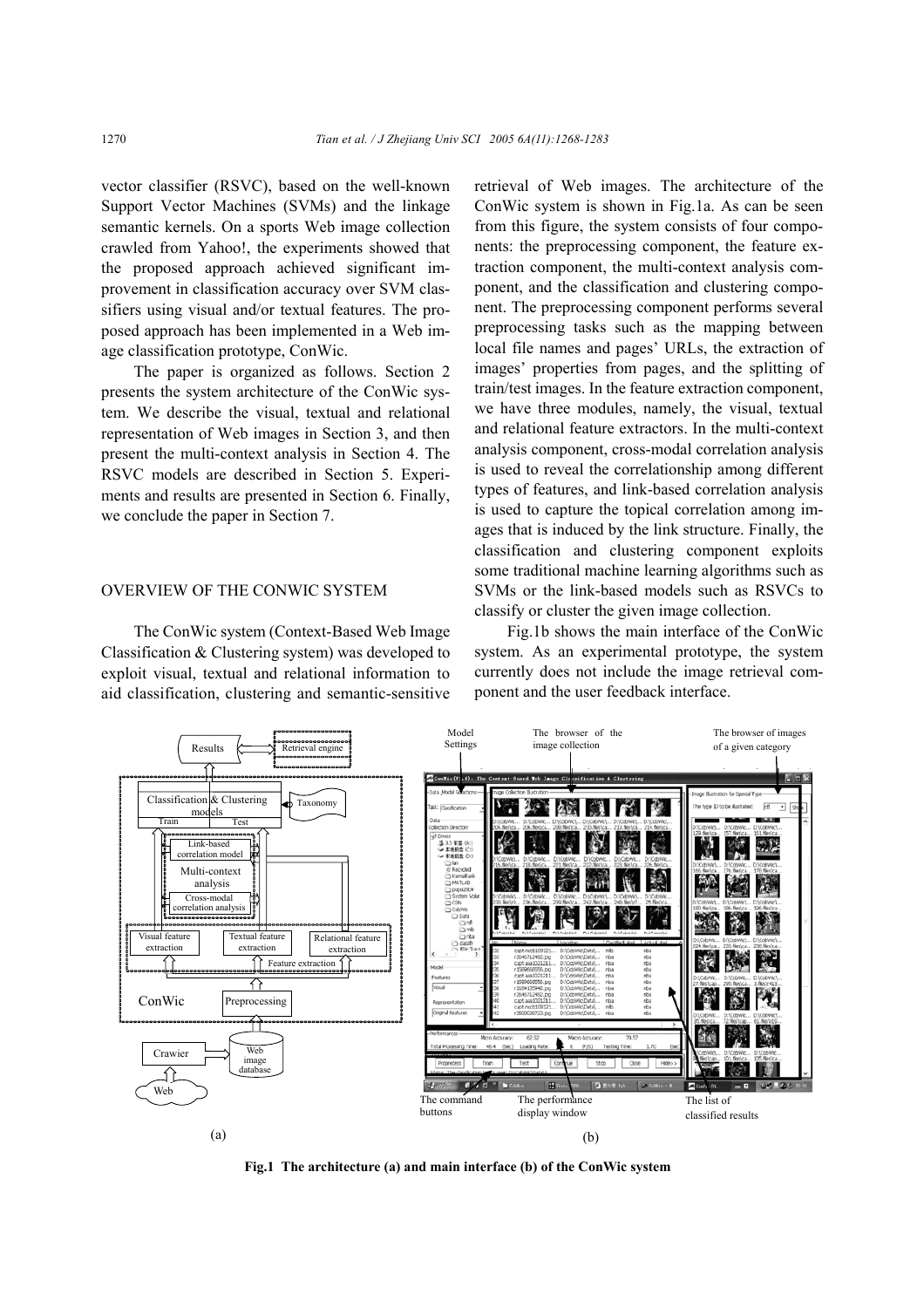### FEATURE REPRESENTATIONS OF IMAGES

In this section, we present in detail how to represent Web images using the visual, textual and relational features. Fig.2 depicts the basic idea for the Web image representation models.



**Fig.2 The basic idea of the representation model for Web images** 

Most existing Web mining algorithms usually treat the whole page as an indivisible node with no internal structure. As mentioned in (Tian *et al*., 2004), pages should be further divided into some logic snippets with a single topic, and this kind of logic snippets, e.g., DOM nodes (Document Object Model, http://www.w3c.org/DOM/), should be treated as the basic analysis units in Web mining tasks so as to effectively reduce the influence of noisy information in pages. Similarly, here we also need to segment each page into several finer-grain blocks, each of which contains an image and its surrounding texts. As in (Cai *et al*., 2004), we also refer to them as image blocks.

The often-used page segmentation method is directly based on DOM trees. In the HTML DOM tree, an image is always a leaf node, and thus the text of its sibling nodes can be used as the surrounding text of the image. Naturally, we can use the DOM based method to segment pages into different image blocks. Alternatively, Cai *et al*.(2003) proposed a visionbased page segmentation (VIPS) algorithm to extract the semantic structure of a Web page based on its visual presentation. The VIPS algorithm has been successfully applied in Web image clustering and

retrieval systems (Cai *et al*., 2004; Wang *et al*., 2004). However, it also suffers from high complexity. For simplicity, here we use the DOM based method, which yields very satisfactory results on our gathered Web page collection. Several heuristic rules can also be used to remove some "noisy" images such as navigational bars and advertisement icons. Fig.3 shows a simple example of DOM page partitioning, in which each image block corresponds to a DOM subtree between tag <TR> and tag </TR>.

### **Visual feature representation**

Each image  $I_i \in I$  can be represented by a visual feature vector  $f_i^{(V)}$ , where *I* denotes the image collection. The most widely used visual features include (Ma and Zhang, 1998): (1) color features such as color histogram, color correlogram, color moment, color coherence vector; (2) texture features such as edge histogram, co-occurrence matrix and Gabor wavelet feature; (3) shape features such as Fourier descriptor and moment invariant. In addition, some combined features such as color texture moments (Yu *et al*., 2002) can also be used. However, it is often very difficult to find one or several visual features that are robust for all types of images or for all image analysis tasks. Thus in practice, different sets of visual features may be used to represent different types of images. In our approach, we use eight classes of visual features.

#### **Textual feature representation**

For a Web image, the texts extracted from the Web page that contains that image, such as the filename and URL of the image, the image ALT in page source, the page title, the surrounding text, are usually very useful for revealing the semantic meaning of that image (Chen *et al.*, 2001; Cai *et al.*, 2004). However, none of all these texts are semantically related to the image. For example, we can find Web images with meaningless filenames such as "myimages/image1", or with ALT such as "photo" that do not indicate explicit semantics. So in our approach, the text features are extracted only from the surrounding text of images. When we use the DOM based method to segment each Web page into several blocks, the text of the sibling nodes can be treated as the surrounding text of the image.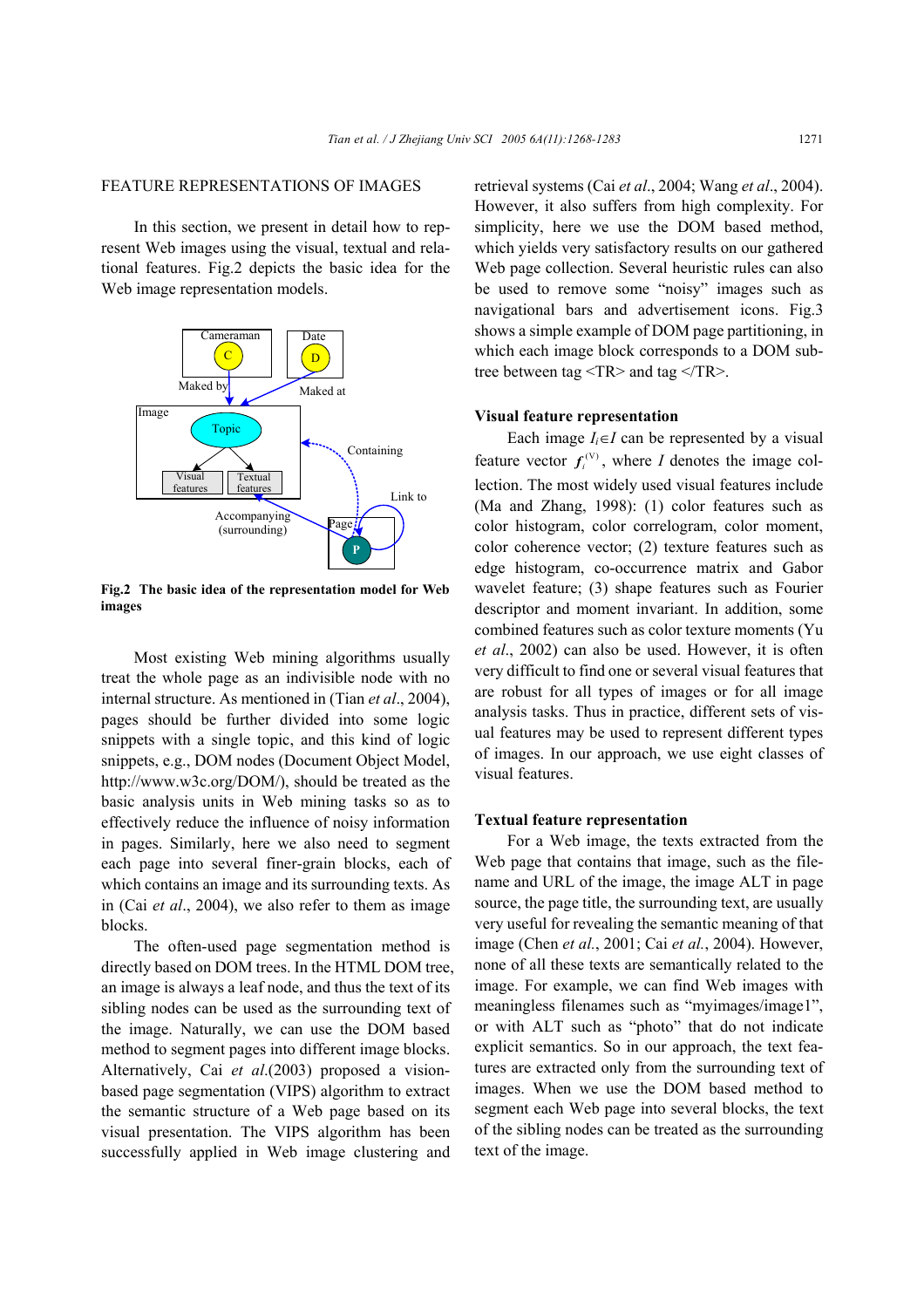

**Fig.3 An example page segmentation based on DOM tree**

After the extraction of surrounding text, a textual term vector is used to represent the textual features for each image  $I_i \in I$ . That is, each term in the vector is weighted by its term frequency (TF),

$$
f_i^{(T)} = [t_{i,1}, \dots, t_{i,j}, \dots, t_{i,m}]
$$
 (1)

where  $t_{ij}$  is the frequency of term *j* appearing in the text description of image  $I_i$ , and  $m$  is the size of the term dictionary constructed from the training set. Note that for constructing the term dictionary, the stopwords and rare keywords are removed. Similar to the TFIDF method used in information retrieval, here each term can also be weighted by the factor TFIIF (Term Frequency Inverse Image Frequency),

$$
f_i^{(T)} = [t_{i,1} \log(N/n_1), ..., t_{i,j} \log(N/n_j), ..., t_{i,m} \log(N/n_m)]
$$
\n(2)

where  $n_i$  stands for the number of images characterized by term *j*, and *N* is the total number of images.

#### **Relational feature representation**

To derive the relational feature representation of images, we first describe how to construct an image graph whose weights defined on the edges reflect structural relationships between images. To further elucidate the structural relations between images, we introduce some notations. Let  $p_k ∈ P$  denote the *k*th Web page or document, and  $I_i$ ,  $I_i \in I$  denote two images numbered *i* and *j*, where *P* and *I* are the sets of all Web pages and all the images, *K*=|*P*|, *N*=|*I*|.

Usually, there are three kinds of structural relations in the Web image domain:

(1)  $I_i \in p_k$ : A page  $p_k$  contains an image  $I_i$ . For example, an image pbhp\_blu.gif is contained in a file hh296.html,

<IMG border=0 height=28 src="hh296.files/ pbhp\_blu.gif" width=84>

Accordingly, an image-in-page matrix  $X = [x_{k,i}]_{K,N}$ can be derived to represent the relation  $I_i \in p_k$ . As in (Cai *et al.*, 2004),  $x_{ki}$  can be set to an importance value of image  $I_i$  in page  $p_k$ . For simplicity, here we group images into two types: central images (e.g., *I*1, *I*4, *I*5, *I*7 in Fig.4) and marginal images (e.g., *I*2, *I*3, *I*6 in Fig.4). Thus,  $x_{ki}$  can be defined as:

,  $2a_n$ , if  $I_i \in p_k$  and  $I_i$  is a cental image;  $=\langle a_n, i \in I \in P_k \text{ and } I_i \text{ is a marginal image};$  (3) 0, otherwise. *k k*  $p_k$ ,  $\mathbf{H} \mathbf{I}_i \subset P_k$  and  $\mathbf{I}_i$  $\mu_{k,i}$   $\mu_k$ ,  $\mu_k$   $\mu_k$   $\mu_k$  and  $\mu_i$  $a_n$ , if  $I_i \in p_k$  and *I*  $x_{k_i} = \langle a_{n_i}, \quad \text{if } I_i \in p_k \text{ and } I$  $[2a_{n_i}, \text{ if } I_i \in$  $\begin{cases} a_{p_i}, & \text{if } I_i \in \end{cases}$  $\overline{1}$  $\overline{\mathfrak{l}}$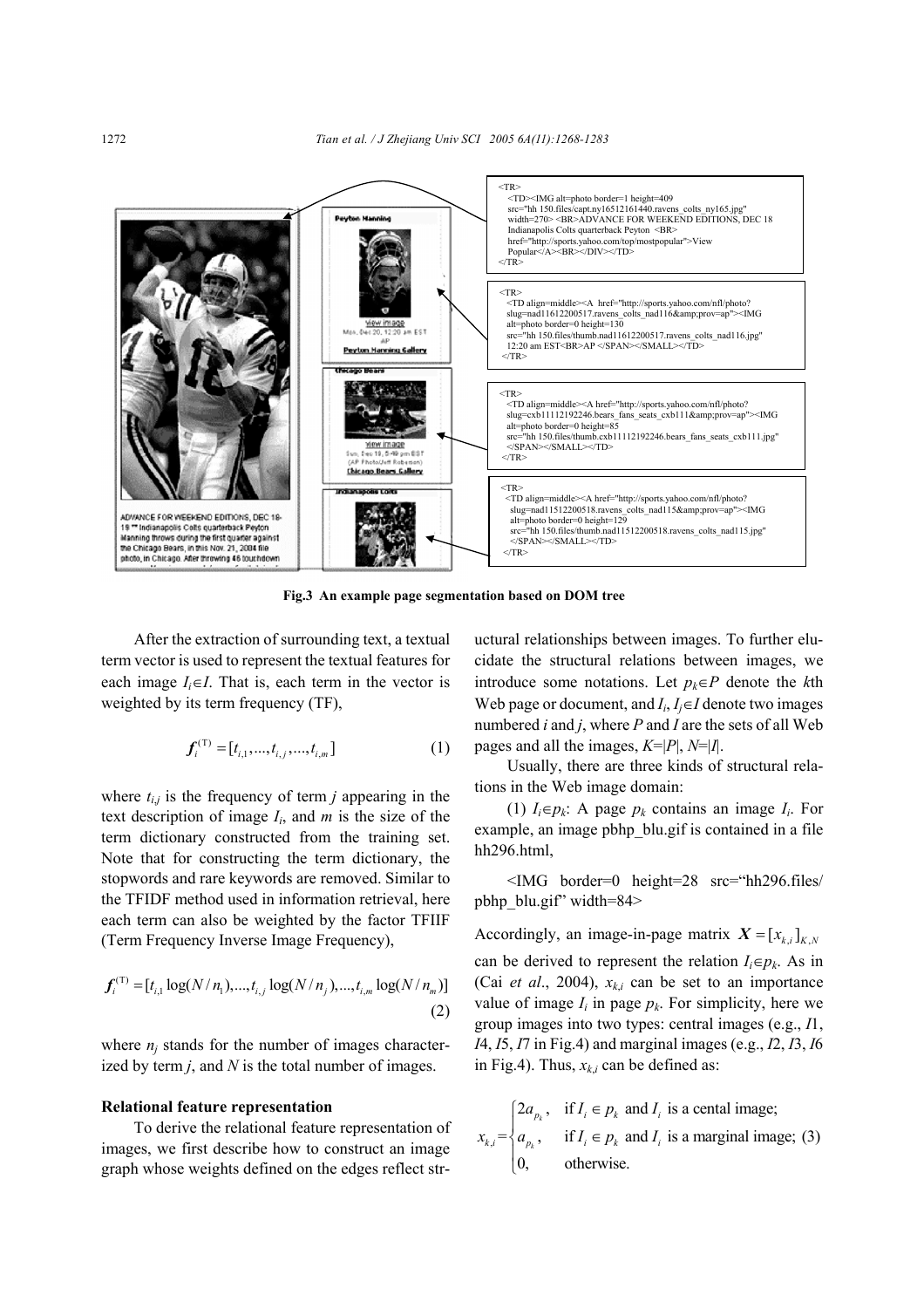

**Fig.4 An example link graph of Web images and its relational matrices** 

(a) The example link graph of Web images; (b) The image-in-page matrix; (c) The image-to-page matrix; (d) The page-to-page matrix

where  $a_{p_i}$  is a normalization factor such that  $_{i}$ =1.  $i = p_k$  $\sum_{I_i \in p_k} \lambda_{k,i}$ *x*  $\sum_{\forall i, j \in p_k} x_{k,i}$ =1. Fig.4b shows the image-in-page matrix

that corresponds to the link graph shown in Fig.4a.

(2)  $I_i \leftrightarrow p_k$ : The image block  $I_i$  has links to page  $p_k$ , or page  $p_k$  points to  $I_i$ 's image file. For example, an image block in page hh296.html has a link to page hh39.html:

 $<$ TR $>$ 

<TD align=middle><A href="hh39.html"><IMG alt=photo border=0 height=85 src="hh296.files/ bears fans seats cxb111.jpg">

```
</TD>
</TR>
```
Accordingly, an image-to-page matrix  $L_{I \leftrightarrow P} = [l_{i,k}]_{N,K}$  can be derived to represent the relation  $I_i \leftrightarrow p_k$ : if the relation exists,  $l_i_k = 1$ ; otherwise  $l_i_k = 0$ . Fig.4c shows an example of the image-to-page matrix.

(3)  $p_i \leftrightarrow p_k$ : Page  $p_i$  points to page  $p_k$ . Note that here the relation  $p_i \leftrightarrow p_k$  includes neither the links in the image blocks of page  $p_i$  that point to page  $p_k$ , nor the navigational hyperlinks and advertisement hyperlinks in page *pj*. For example, page hh296.html has a hyperlink to page hh291.html:

<A class=yspmore href="hh291.html">David Terrell Gallery  $\langle A \rangle$ 

Accordingly, a page-to-page matrix  $L_{P\rightarrow P}$  =  $[l_{ik}]_{K,K}$  can be derived to represent the relation  $p_i \leftrightarrow p_k$ : if the relation exists,  $l_{i,k}$ =1; otherwise  $l_{i,k}$ =0. Fig.4d shows an example of the page-to-page matrix.

The three relational matrices can be used as basis to facilitate construction of the page-to-image adjacency matrix among the pages in *P* and the images in *I*:

$$
A_{I\sim P}(\varepsilon,\delta) = [\varepsilon L_{P\to P} + (1-\varepsilon)I_K][\delta L'_{I\leftrightarrow P} + (1-\delta)X],
$$
\n(4)

where  $L'$  denotes the transpose of  $L$ ,  $I_K$  is a  $K \times K$ identity matrix,  $\varepsilon$  and  $\delta$  are the weights,  $1 \geq \varepsilon \geq 0$ ,  $1 \geq \delta \geq 0$ . In general, choosing small values of *ε* and *δ* will boost the relationship between pages and the images which they themselves contain (i.e.,  $I_i \in p_k$ ), while choosing large value of *ε* will introduce bias towards relations between pages and images contained in pages linked from them (i.e., those that correspond to  $p_i \leftrightarrow p_k$ ), and choosing large value of *δ* will introduce bias towards relations  $I_i \leftrightarrow p_k$ . Clearly,  $A_{I \sim P}(0,0)=X$ ,  $A_{I \sim P}(0,1)=$  $L'_{I \leftrightarrow P}$ ,  $A_{I \sim P}(1,0) = L_{P \rightarrow P} X$ ,  $A_{I \sim P}(1,1) = L_{P \rightarrow P} L'_{I \leftrightarrow P}$ .

Naturally, we can derive the image adjacency matrix among the images in *I*, which naturally defines an image graph *GI*.

$$
A_{I \sim I} = A_{I \sim P}' A_{I \sim P} \tag{5}
$$

The matrix  $A_{I}$  can be used as the basis for calculation of semantically richer representations of linked images. In the following, we will develop two relational feature representation models for Web images.

The first model is referred to as linkage relationship vector (LRV) model, which is derived directly from the matrix  $A_{I \sim I}$ . For a given image graph  $G_I$ , the image set *I* can be further divided into two parts: the set of target images  $I_{(T)}$  and the set of background entities  $I_{(B)}$ . Usually, the set of background entities  $I_{(B)}$  may consist of the training images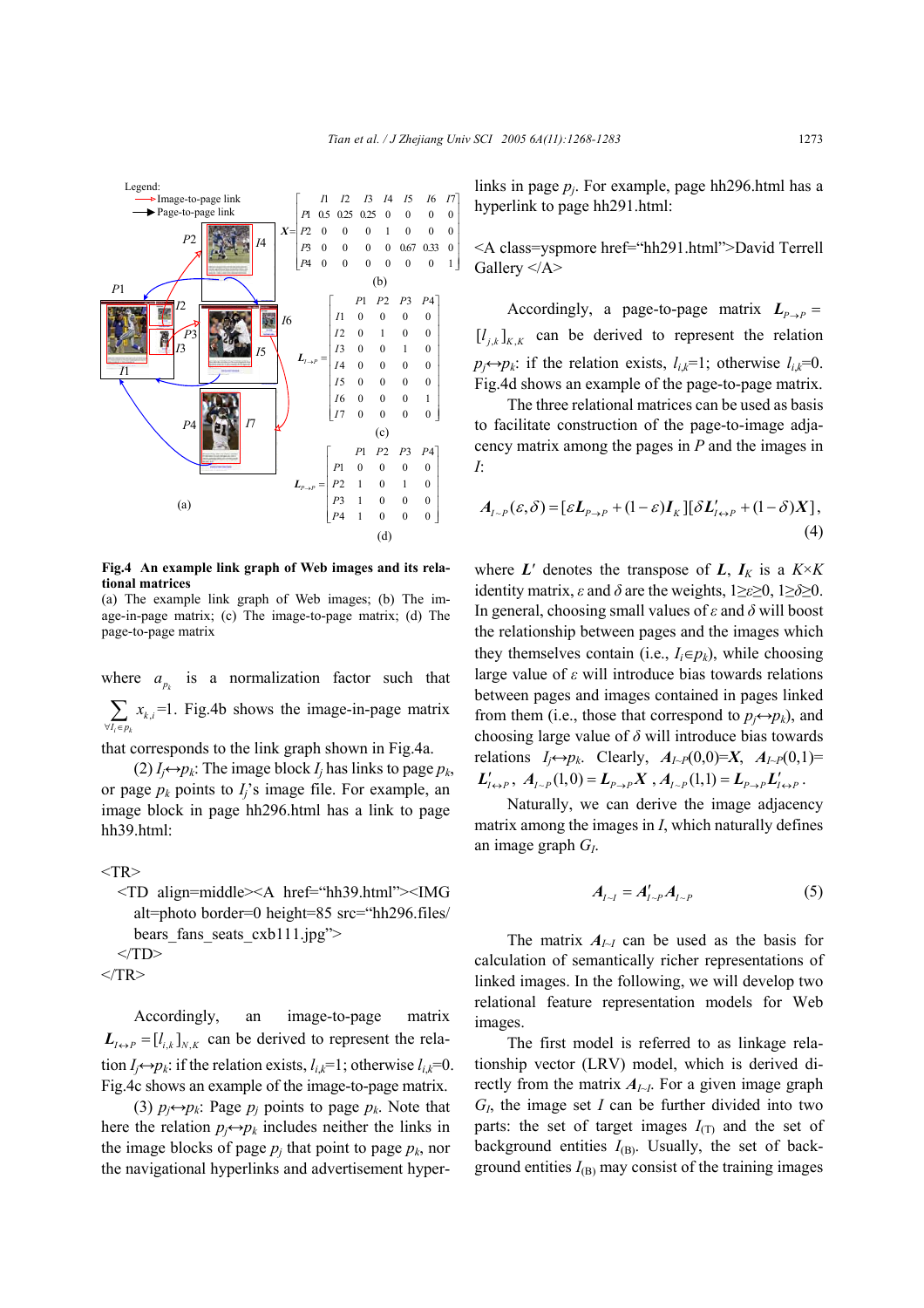and other images for which the classification is known but that are not crawled into local machines or are practically unavailable (thus cannot be used as the training images). Let  $N_{\text{(T)}}=|I_{\text{(T)}}|$  and  $N_{\text{(B)}}=|I_{\text{(B)}}|$ . Obviously,  $N = N_{(T)} + N_{(B)}$ .

### **Definition (LRV model)**

Given an image graph  $G_I$ , each image  $I_I \in I_{(T)}$  is represented by a weighted vector

$$
\boldsymbol{f}_{i}^{(\text{L})} = [\boldsymbol{w}_{i,1}, \boldsymbol{w}_{i,2}, \dots, \boldsymbol{w}_{i,N_{(\text{T})}}, \boldsymbol{w}_{i,N_{(\text{T})}+1}, \dots, \boldsymbol{w}_{i,N}] \tag{6}
$$

where  $w_{i,k}$  (1≤*k*≤ $N_{(T)}$ ) is the weight of the relationship between image  $I_i$  and target image  $I_k \in I_{(T)}$ , and  $w_{ik}$  $((N_{(T)}+1)\leq k\leq N)$  is the weight of the relationship between  $I_i$  and background entity  $I_k \in I_{(B)}$ .

There are many feasible alternatives to define the weight  $w_{i,k}$  (1≤ $k \leq N_{(T)}$ ) from the image graph  $G_I$ .  $w_{ik}$  may be binary, representing the presence/absence of a link between image  $I_i$  and image  $I_k$ .  $w_{i,k}$  may be set to  $w_{ik} = \omega_{ik} + \omega_{ki}$ , where  $\omega_{ik}$  indicates the number of links from  $I_i$  to  $I_k$ , or represents the significance of the link  $I_i \rightarrow I_k$ . In this paper,  $w_{ik}$  is set to be the number (or the frequency) of linkage modes between  $I_i$  and  $I_k$ , where the linkage modes denote the important link relations that are likely to convey explicit semantic meaning, such as co-containedness, in-link, out-link, co-citation and co-reference.

The second model is derived by exploiting aggregated link features. The motivated observation is that link features that are computed based on statistics from the categories of different sets of linked objects may be more robust to irrelevant links. Thus we have the following definition of the class-based linkage relationship vector (CLRV) model.

#### **Definition (CLRV model)**

Given an image graph  $G_I$ , each image  $I_i \in I_{(T)}$  is represented by a class-based weighted vector

$$
\ddot{\mathbf{J}}_i^{(L)} = [w_{i,1}, w_{i,2}, \cdots, w_{i,5|C|}] \tag{7}
$$

where  $w_{ik}$  (1≤*k*≤5|*C*|) are the weighted frequencies of the five important link relations (i.e., co-containedness, in-link, out-link, co-citation and co-reference) between image  $I_i$  and its neighboring images of different classes, |*C*| is the number of the class taxonomy

*C*.

Two additional advantages of the CLRV representation are as follows: it can be significantly more compact than storing the LRV matrix; and it can accommodate the introduction of new images, and thus is applicable in a wider range of situations.

### MULTI-CONTEXT ANALYSIS

In the ConWic system, the main tasks of multi-context analysis are: (1) to reveal the correlation among different modals of image features; (2) to capture the topical dependency among linked images. The two kinds of correlation can be then exploited to improve the performance of image classification or retrieval.

### **Cross-modal correlation (CMC) analysis**

Among the three kinds of representations for each image, the visual and textual features can be combined into high-dimensional vectors and then be directly used for image classification or retrieval. Let *n* stand for the dimensions of visual features, and *m* stand for the dimensions of textual features, then in the joint visual-textual feature space, each image can be represented as

$$
f_i^{(C)} = [f_i^{(V)}, f_i^{(T)}]
$$
  
=  $[v_{i,1}, \dots, v_{i,j}, \dots, v_{i,n}, t_{i,1}, \dots, t_{i,k}, \dots, t_{i,m}]$  (8)

Note that since various visual and textual features can have quite different variations, we also need to normalize each feature in the joint space according to its maximum elements (or certain other statistical measurements).

However, the dimensionality of the visual or textual feature vectors is very high. And the extracted textual features are usually companied with some noisy or irrelevant information. For reducing the feature dimensionality and removing noise, an often-used method is the so-called latent semantic indexing (LSI) technique (Deerwester *et al*., 1990), which relies on singular value decomposition (SVD) of the feature matrix to capture the latent semantic structure among the matrix elements. Thus we can apply the LSI technique to reveal the latent semantic structure in the joint visual-textual feature space, as in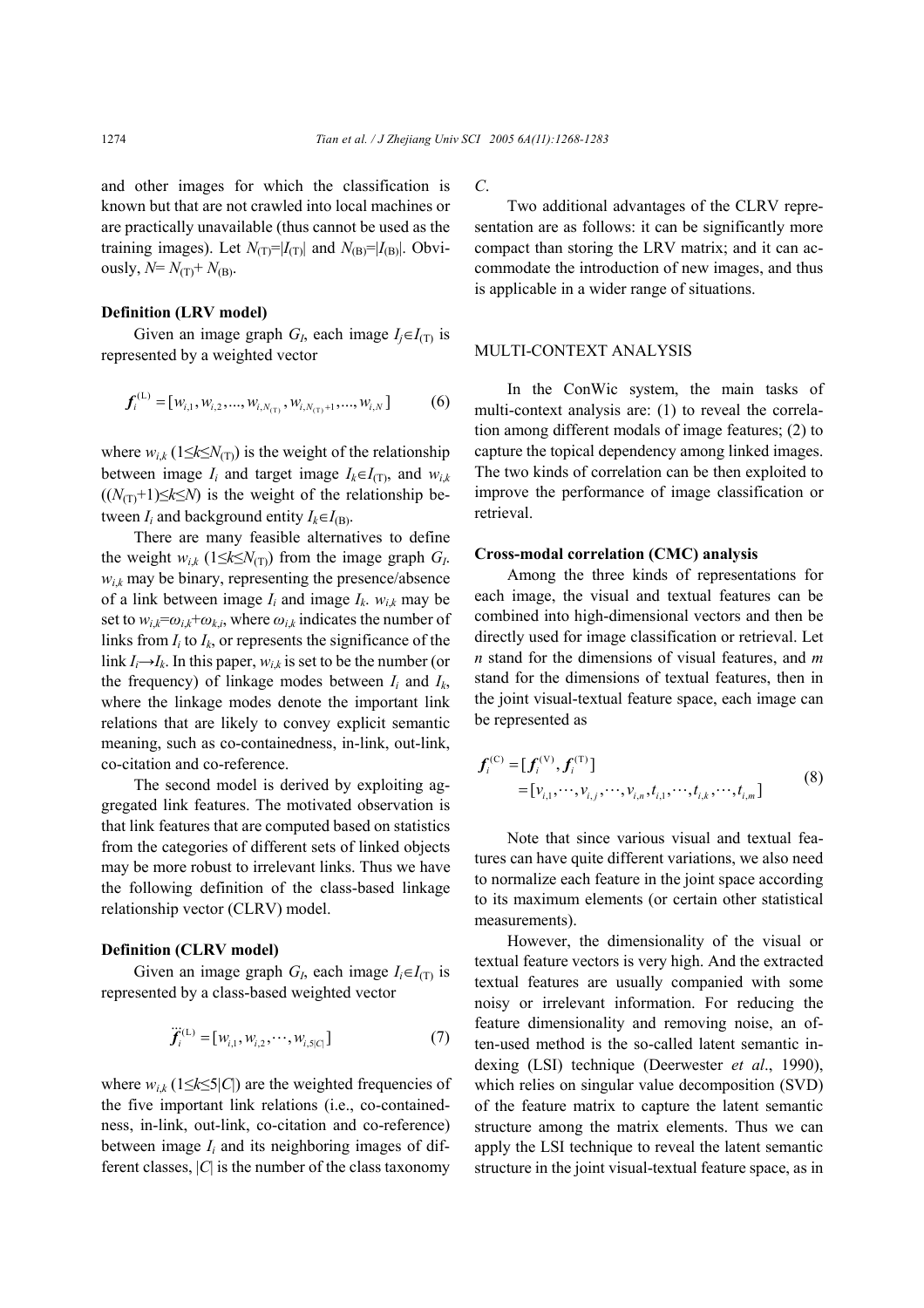(Zhao and Grosky, 2002). However, LSI does not distinguish features from different modalities in the joint space, thus the optimal solution based on overall distribution may not best represent semantic relationships between features of different modalities. In (Li *et al*., 2003), two cross-modal association analysis methods, i.e., cross-modal factor analysis (CFA) and canonical correlation analysis (CCA), were introduced to identify and measure intrinsic associations between visual and audio features. Here we adopt the CFA method to capture the best coupled patterns between visual and textual features.

The key idea underlying the CFA method is to find two orthogonal transformation matrices so that the coupled data in the two subsets of features can be projected as close to each other as possible (Li *et al*., 2003). Let  $F_V$  and  $F_T$  be the visual and textual feature matrices for the images in *I*, then the transformation matrices *A* and *B* can be obtained by solving the following optimisation:

$$
\min \|F_{V}A - F_{T}B\|_{F}^{2} \text{ s.t. } A'A = I, B'B = I, (9)
$$

where  $\|\cdot\|_F$  denotes Frobenius norm. According to the orthogonality of  $A$  and  $B$ , we have

$$
\left\|F_{\rm V}A - F_{\rm T}B\right\|_{F}^{2} = \text{tr}(F_{\rm V}F_{\rm V}') + \text{tr}(F_{\rm T}F_{\rm T}') - 2\text{tr}(F_{\rm V}AB'F_{\rm T}')\tag{10}
$$

where  $tr(\cdot)$  denotes the matrix trace. Thus Eq.(9) is equivalent to maximize the term  $2 \text{tr}(\tilde{V} \mathbf{A} \mathbf{B}' \tilde{\mathbf{T}}^T)$ . It can be shown (Li *et al*., 2003) that such matrices are given by the SVD decomposition of  $F_v'F_v$ , i.e.,  $F_V'F_T = ADB$  where D is the singular value matrix. Thus with the optimal transformation matrices *A* and *B*,  $F_V$  and  $F_T$  can be transformed by the following equation:

$$
\begin{cases}\n\tilde{F}_{\text{V}} = F_{\text{V}}A \\
\tilde{F}_{\text{T}} = F_{\text{T}}B\n\end{cases}
$$
\n(11)

And  $\tilde{F}_{v}$  and  $\tilde{F}_{T}$  can then be combined into a joint feature matrix  $\tilde{F}_c$ . Similarly to those in LSI, the first and most important *k* vectors in  $\tilde{F}_v$  and  $\tilde{F}_r$  can be used to preserve the principal coupled patterns in

much lower dimensions, and correspondingly irrelevant noise is removed.

A significant advantage of the CFA method is in favour of coupled patterns with high variations. However, the CFA method is based on some naive techniques such as the linear correlation model and the projected distance, which would limit its application in more complex situations. Moreover, such an approach can only be applied in the cases where the feature matrix for all the testing images is constructed offline. Instead, in this paper the two optimal transformation matrices *A* and *B* are learned from the training images in  $I_{(B)}$ , and then used as two semantic matrices to map the testing images in  $I_{(T)}$  into another semantic space. That is, for a target image  $I_i \in I_{(T)}$ , the transformed feature vector can be represented as  $f_i^{(C)} = [\tilde{f}_i^{(V)}, \tilde{f}_i^{(T)}]$ , where  $\tilde{f}_i^{(V)} = f_i^{(V)} A$  and  $\tilde{f}_i^{(T)} =$  $f_i^{(T)}$ **B**. This is similar to the semantic smoothing method used in (Cristianini *et al*., 2002; Siolas and d'Alché-Buc, 2000). Without risk of confusion, this paper refers to this version of the CFA method as cross-modal correlation (CMC) analysis.

Thus if we consider the visual-textual joint space, the corresponding kernel is given by  $K<sub>C</sub>$  =  $[k(f_i^{(C)}, f_i^{(C)})]$ , where  $k(f_i^{(C)}, f_i^{(C)})$  is a kernel function. Here we refer to  $K_C$  as the content kernel. Naturally, this kernel can be used by any "kernelized" algorithm such as SVM for Web image classification using visual and textual features.

#### **Link-based correlation model (LCM)**

In the preceding section, we derived two relational feature representations of images. Typically, the data contain informative, high-order features of some complex, non-linear relationships that may not be apparent in the raw data (Schölkopf, 2000). For example, while each edge of a link graph contains only local information about neighboring vertices, the set of all edges, i.e., the graph itself contains information about the global structure of the instance space which can be exploited to improve the classification accuracy of relational models (Gärtner, 2003). Thus to extract much more information from the link structure, kernel methods are introduced here. Such information is encoded in the linkage kernels, and defines a new metric in the original feature space, or equivalently a further mapping of the objects into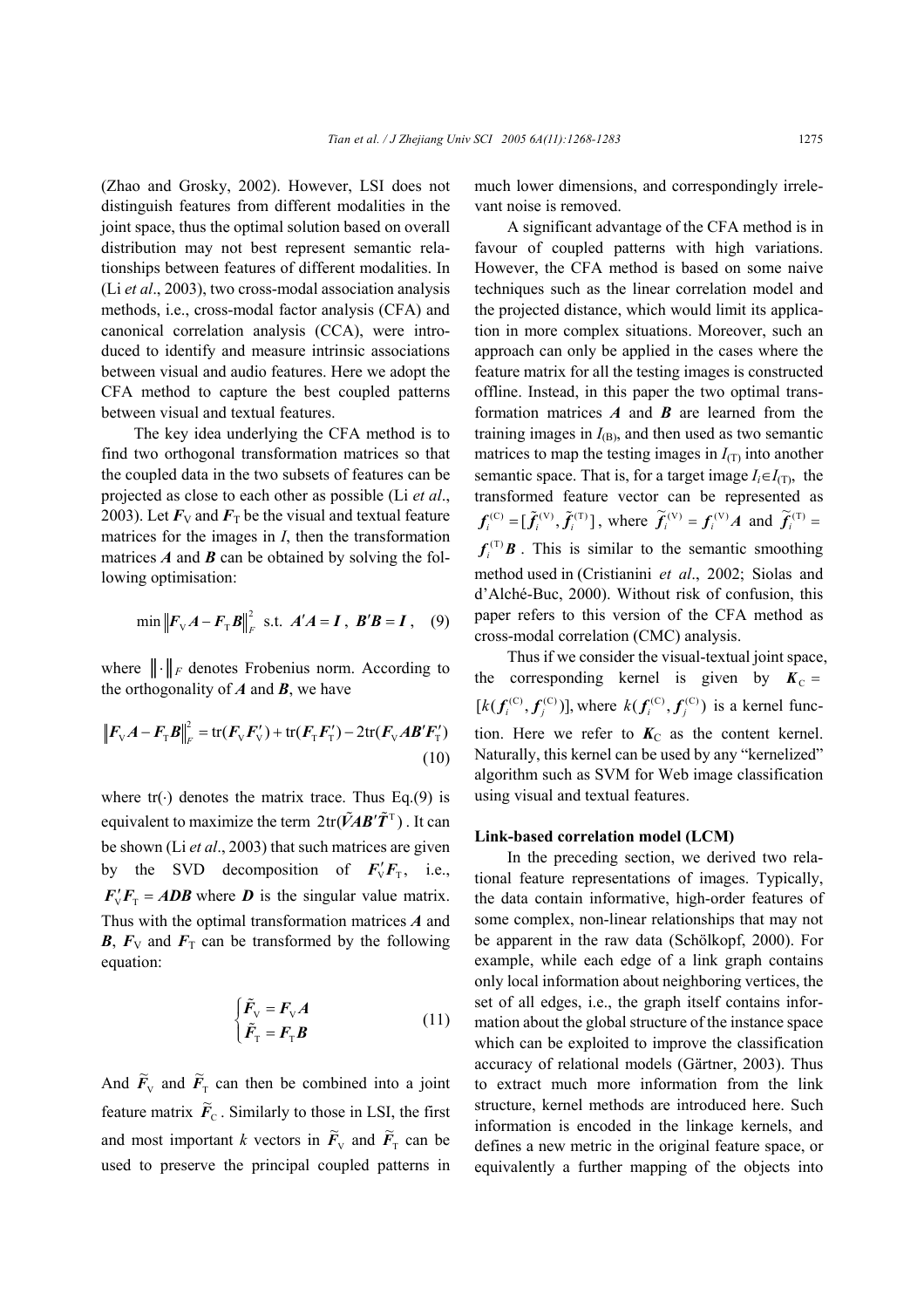another space.

Using the LRV representation of images, the simplest linkage kernel is constructed directly by the dot product  $\langle f_i^{(L)}, f_j^{(L)} \rangle$  and the corresponding linkage kernel matrix is the co-citation matrix  $K_{\text{L}}^{(\text{C})} = F_{\text{L}}'F_{\text{L}}$  where  $F_{\text{L}}$  is the LRV link feature matrix for  $I_{(T)}$  with dimension  $N \times N_{(T)}$ . We can also use the three popular kernel functions (Schölkopf, 2000), i.e., polynomial kernel, Gaussian kernel and sigmoid kernel, to construct the linkage kernels. However, these kernels cannot take advantage of the "natural" structure of the link data. Instead, several kernels are directly defined on the structure of the instances or on the structure of the instance space (Gärtner, 2003). For graph-like structures such as link data, the best-known kernel for this purpose is the diffusion kernel proposed by Kondor and Lafferty (2002). Following the spirit of the diffusion kernel, we proposed a semantic diffusion kernel (SDK) (Tian *et al*., 2005). That is, a semantic proximity matrix is introduced to capture the semantic correlations among linked objects, and we perform the diffusion process on the semantic proximity matrix rather than directly on the linkage kernels. Let  $S_\lambda$  be a semantic proximity matrix that approximately captures the semantic relationships between the coordinate entities of the *N*-dimensional space spanned by the  $N_{(T)}$  target images in  $I_{(T)}$  and the  $N_{(B)}$  background images in  $I_{(B)}$ , then under the semantic diffusion process,  $S_{\lambda}$ =exp( $\lambda$ *S*<sub>0</sub>), where  $S_0 = F_L F_L'$  is assumed to capture the initial semantic relationships. The SDK kernel can be expressed as

$$
\mathbf{K}_{\mathsf{L}}^{(\mathsf{D})} = \mathbf{F}_{\mathsf{L}}' \mathbf{S}_{\lambda} \mathbf{F}_{\mathsf{L}} = \mathbf{F}_{\mathsf{L}}' [\exp(\lambda \mathbf{S}_{0})] \mathbf{F}_{\mathsf{L}} = V \Lambda V', \quad (12)
$$

where the bandwidth factor *λ* (0≤*λ*≤1) ensures that the longer range effects decay exponentially,  $F_L = WAV$ is the SVD decomposition of  $\mathbf{F}_{\text{L}}$ , and  $A = \Sigma^2 \exp(\lambda \Sigma^2)$ . Similar to the latent semantic kernels in text categorization (Cristianini *et al.*, 2002), we can also perform the LSI analysis on  $K_{\text{I}}^{(C)}$  or  $K_{\text{I}}^{(D)}$  to obtain the latent linkage semantic kernel corresponding to the latent semantic space.

On the other hand, the CLRV representation of images captures the semantic information among linked images by directly exploiting class-based aggregated link features. So to reveal the deep correlation underlying link structure, we can directly use the co-citation matrix

$$
\ddot{\mathbf{K}}_{\mathcal{L}}^{(\mathcal{C})} = \ddot{\mathbf{F}}_{\mathcal{L}}' \ddot{\mathbf{F}}_{\mathcal{L}} \,, \tag{13}
$$

where  $\ddot{F}_{\rm L}$  is the CLRV link feature matrix for  $I_{\rm (T)}$ with dimension  $5|C| \times N(T)$ . We refer to it as classbased co-citation kernel (CCK). However, to calculate the CLRV feature vector for image  $I_i \in I_{(T)}$ , the label attributes of its neighboring images (including the neighboring target images) must be known. On the other hand, the prediction of the label attributes of all target images is exactly one of the main goals in calculating the link features; so this creates a circular argument. A possible solution is to use a bootstrapping step. That is, we first assign an initial category to each unlabelled image based solely on its visual and textual features, then calculate the CLRV link features, and finally exploit the CCK kernel based models for re-classifying these target images.

In summary, instead of being used for exploiting slightly different kernel construction methods, the two kinds of linkage kernels can be used to reveal the semantic relationships underlying link structure. In practice, they can be used by any "kernelized" algorithm (or model) for link data if the algorithm can be stated so that each vector of input data only appears within a dot product operation.

### RELATIONAL SUPPORT VECTOR CLASSIFI-ERS (RSVCs)

For image classification, the ConWic system uses a support vector machine (SVM). SVMs have strong theoretical foundations and excellent empirical successes, and have been applied to tasks such as handwritten digit recognition, object recognition, and text classification. When each image is represented by visual and textual features, the content kernel  $K_C$  can be exploited by an SVM classifier (SVC) for classification of Web images. From our point of view, SVM has the advantage of being especially well-suited for incorporating a priori knowledge by proper choice of an appropriate metric consequently leading to higher generalization capacity of the classifier (Siolas and d'Alché-Buc, 2000). As mentioned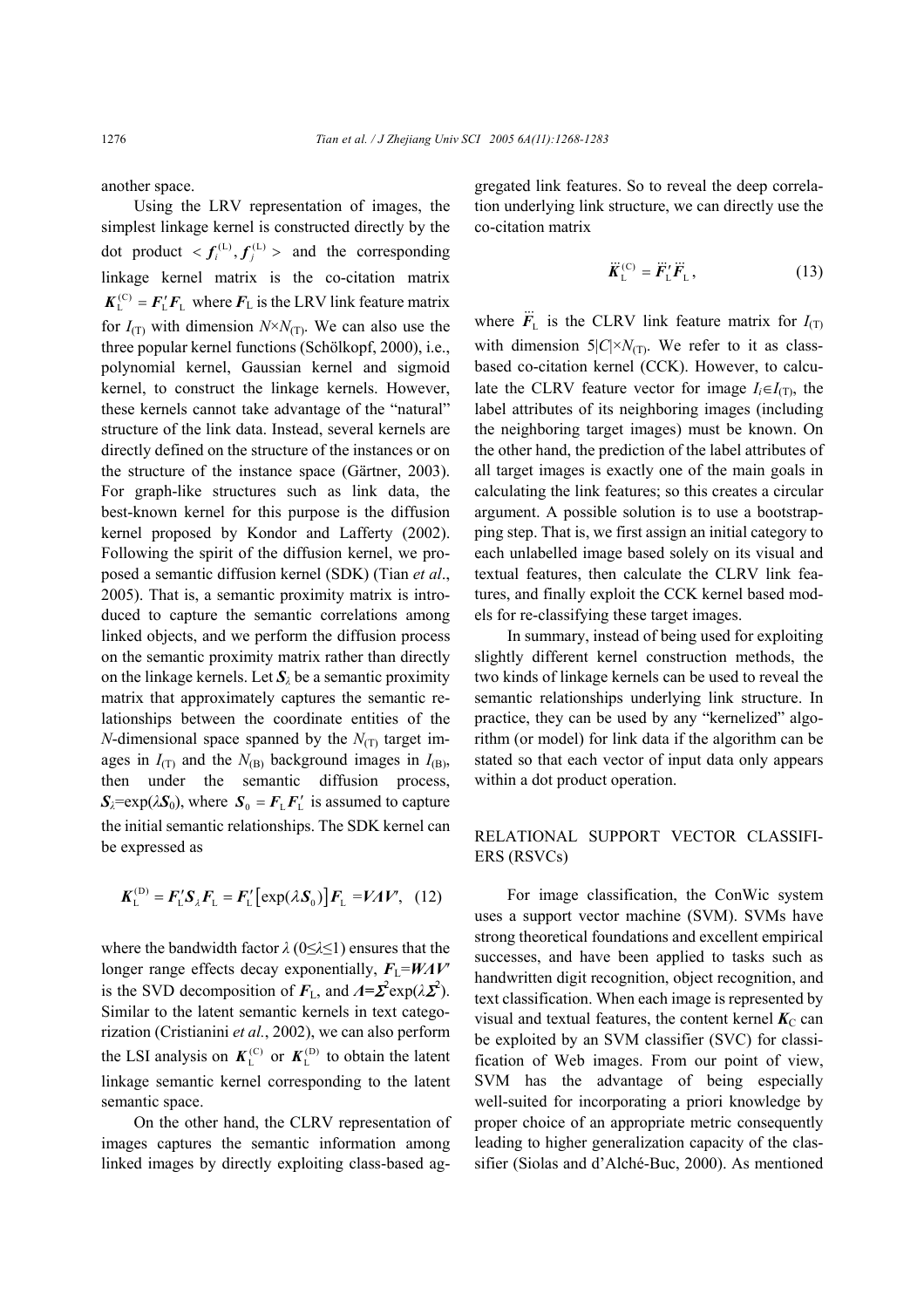before, the metric is built from CMC analysis data.

We can also use a SVC for link-based image classification, by combining the content kernels with linkage kernels (as in Joachims *et al*., 2001). In that case, however, we would classify the target images in  $I_{(T)}$  separately, and consequently ignore the correlation among the unlabelled target images―the correlation endowed by these links is one of our main goals in defining the LCM model. In this work, we propose a relational support vector classifier (RSVC) model, which allows the collective classification of all the target objects together so as to take special advantage of the correlations between the labels of related entities. According to (Jensen *et al*., 2004), collective inference can effectively improve relational classification, while relational models that do not exploit collective inference generally have much larger parameter spaces and require much larger data samples to learn relational models reliably.

#### **Kernel combination**

At this point, we have two sets of kernels: content kernel  $K<sub>C</sub>$  that is calculated by using visual and textual features, and linkage kernel  $K_{\text{L}}$  (i.e.,  $K_{\text{L}}^{(D)}$  or  $\ddot{K}_{\perp}^{(C)}$ ). We can combine the two kernels to obtain a valid kernel that can perform better than the other two considered separately. Joachims *et al*.(2001) validated that the combination of kernels is beneficial as long as both kernels are independent in that they do not extract the same features.

The simplest method is the convex combination of the content kernel  $K_C$  and the linkage kernel  $K_L$ (Joachims *et al*., 2001), i.e.,

$$
\mathbf{K} = (1 - \beta)\mathbf{K}_{\rm C} + \beta \mathbf{K}_{\rm L} \,, \tag{14}
$$

where *β* is a weight, 0≤*β*≤1. Alternatively, Kandola *et al*.(2002) proposed a von Neumann kernel, based on the mutual reinforcement assumption. The von Neumann kernel can be treated as a non-linear combination of two kernels. However, this method also suffers from much higher complexity due to the iterative computation. We thus do not intend to apply it in this paper.

#### **RSVCs for collective classification**

Similarly to the topographic SVM in (Mohr and

Obermayer, 2005), we propose a RSVC model using the composite kernel for collective classification. If the vector *α* and the scalar *b* are the parameters of the hyperplane learned from the training images, then the RSVC decision rule is defined as:

$$
y_{i} = \text{sgn}\left(\sum_{j=1}^{l} \alpha_{j} y_{j} \left[ (1-\beta) \boldsymbol{K}_{\text{C}}(\boldsymbol{f}_{i}^{(\text{C})}, \boldsymbol{f}_{j}^{(\text{C})}) + \beta \boldsymbol{K}_{\text{L}}(\boldsymbol{f}_{i}^{(\text{L})}, \boldsymbol{f}_{j}^{(\text{L})}) \right] + b \right)
$$
\n
$$
= \text{sgn}\left(\beta \sum_{j=1}^{l} \alpha_{j} y_{j} \boldsymbol{K}_{\text{L}}(\boldsymbol{f}_{i}^{(\text{L})}, \boldsymbol{f}_{j}^{(\text{L})}) + \theta_{i} \right)
$$
\n(15)

where  $\theta_i = (1 - \beta) \sum_{j=1} \alpha_j y_j \mathbf{K}_{\text{C}}(\mathbf{f}_i^{(\text{C})}, \mathbf{f}_j^{(\text{C})})$  $(1-\beta)\sum_{i}^{l} \alpha_{i} y_{i} K_{c}(\bm{f}_{i}^{(\text{C})}, \bm{f}_{i}^{(\text{C})})$  $\sum_{j=1}^{i} \alpha_j y_j \mathbf{A}_{\text{C}} \mathbf{U}_i$ ,  $\mathbf{J}_j$  $\theta_i = (1 - \beta) \sum \alpha_i y_i K_c(f_i^{(C)}, f_i^{(C)}) + b$  $= (1 - \beta) \sum_{j=1}^n \alpha_j y_j K_C(f_i^{(C)}, f_j^{(C)}) + b$  which is the decision function of a conventional SVM, and *l* denotes the number of support vectors (SVs). Here each image is represented by  $(*f<sub>i</sub>*<sup>(C)</sup>, *f<sub>i</sub>*<sup>(L)</sup>>, *y<sub>i</sub>*),$ where  $f_i^{(C)}$  and  $f_i^{(L)}$  are its content feature vector and link feature vector respectively,  $y_i$  is its class label. Note that when a RSVC is trained using the composite kernel, the resulting SVs will still contain the relevant information about the content features, and the link feature information required good distinction of the classes.

However, the situation is different when we use  $\ddot{K}_{I}^{(C)}$  as the linkage kernels. As mentioned before, the calculation of the CLRV link features needs the neighboring kernel label attributes of  $I_i \in I_{(T)}$ . Thus to collectively classify the images in  $I_{(T)}$ , an iterative approach is used to achieve a self-consistent solution to the classification problem. We denote the label at step *τ* as  $y_i\vert_{r}$ , and use  $\left. \ddot{f}_i^{(L)} \right|_{r}$  to denote the CLRV link feature at step *τ*. Then at each step *τ* new labels are assigned according to

$$
y_i\big|_{\tau} = sgn\bigg(\beta \sum_{j=1}^{l} \alpha_j y_j \ddot{K}_{L}^{(C)} \bigg(\ddot{f}_i^{(L)}\bigg|_{\tau-1}, \ddot{f}_j^{(L)}\bigg|_{\tau-1}\bigg) + \theta_i\bigg)(16)
$$

where  $y_i|_{z=0} = \text{sgn}(\theta_i)$  and  $\theta_i$  do not change with  $\tau$ . This leads to an iterative assignment of new labels: at step  $\tau=0$ . The results from a conventional SVC ( $\beta=0$ ) are used to initialize the labels; at the following steps,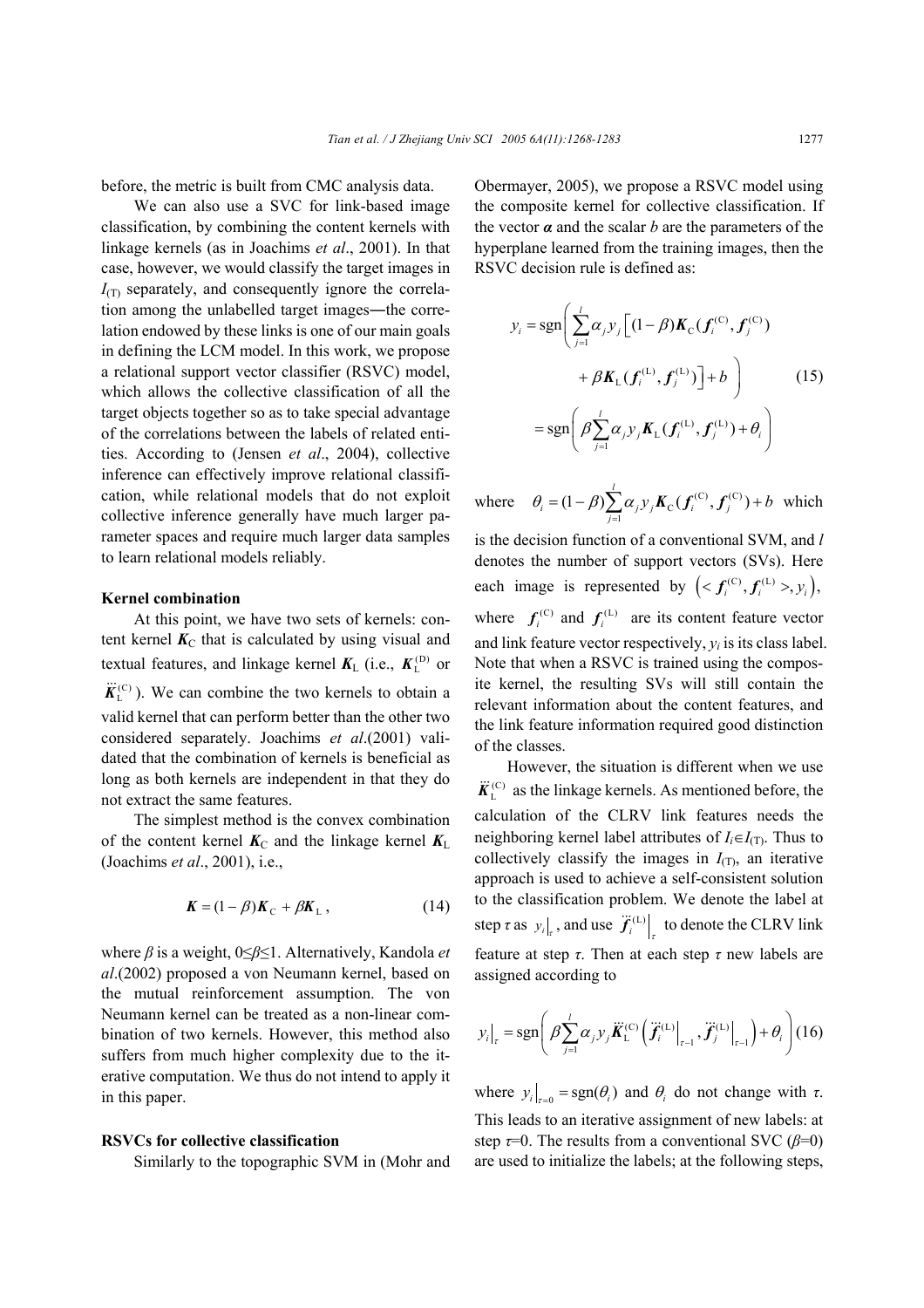the estimates of the neighboring labels are available from the previous iteration. And a criterion may be used to determine whether the iteration process will be terminated, i.e.,  $y_i \big|_{\tau} = y_i \big|_{\tau=1}, \forall I_i \in I_{(T)}$  with a minimal *τ*.

#### EXPERIMENTS

#### **Overview**

Several sets of experiments were designed to evaluate the classification performance of the Con-Wic system. When images are represented by visual and/or textual features, we use SVMs for classification; while when images are represented by the three representations, we use RSVCs for classification. In the experiments, our main goal was to demonstrate the utility of linkage semantic kernels in Web image classification, and show the superior performance of RSVC models over the SVM models using only visual and/or textual features. For all experiments, we evaluate the classification performance on the basis of accuracy. Results reported are based on averaging at least four independent tests.

All the data used in our experiments are crawled from Yahoo! sports site (http://sports.yahoo.com/). The dataset contains approximately 4419 images grouped into three types (i.e., basketball, football and

baseball). As in (Cai *et al*., 2004), we filtered those images whose width and height are both smaller than 60 pixels, and those images whose ratios between width and height are greater than 5 or smaller than  $1/5$ . The navigational hyperlinks and advertisement hyperlinks were also removed using several heuristic rules.

Obviously, the different types of images are visually similar (e.g., in the players' wear, or in the playfield), particularly for the football and baseball images. Therefore, it is necessary to exploit textual and link information to aid classification.

### **Results**

1. Classification using visual feature

The first set of experiments was performed by using visual features only. In general, different visual features capture different aspects of images, and it is difficult to find one kind of visual features that are robust for all types of images. Therefore, we evaluate the performance of image classifiers that use 15 different combinations of color features, texture features and shape features. Note that all these feature combinations include the 64-bins color histogram.

Table 1 shows the experimental results indicating that when using color histogram and color coherence vector as visual features (i.e., CH+CCV) the image classifier performs best, followed by the case

| Features         | <b>SVs</b>  | Fea. Dim. | Accuracy for each category |                     |       |       |
|------------------|-------------|-----------|----------------------------|---------------------|-------|-------|
|                  |             |           | Football                   | Basketball Baseball |       | Avg.  |
| <b>CH</b>        | 227/240/362 | 64        | 59.78                      | 60.86               | 72.87 | 64.50 |
| CH+CM            | 220/168/327 | 73        | 64.00                      | 66.76               | 74.96 | 68.57 |
| $CH+CM + Auto$   | 207/149/300 | 98        | 67.11                      | 69.41               | 67.90 | 68.14 |
| CH+CM+EH         | 180/137/264 | 223       | 45.78                      | 52.17               | 81.06 | 59.67 |
| $CH+CM+Auto+EH$  | 169/136/255 | 183       | 36.89                      | 66.53               | 77.45 | 60.29 |
| CH+CM+Auto+EH+MI | 166/140/249 | 255       | 32.67                      | 64.54               | 79.78 | 58.99 |
| $CH+Aut0$        | 219/183/307 | 89        | 54.44                      | 82.53               | 53.93 | 63.64 |
| CH+EH            | 195/185/291 | 214       | 44.00                      | 54.06               | 85.15 | 61.07 |
| CH+EH+Auto       | 181/158/270 | 239       | 44.22                      | 70.77               | 68.86 | 61.29 |
| $CH+ZM$          | 207/216/327 | 100       | 48.67                      | 61.19               | 69.10 | 59.65 |
| CH+MI            | 217/237/352 | 71        | 60.67                      | 61.76               | 71.83 | 64.75 |
| $CH+CM+MI$       | 214/160/325 | 80        | 67.78                      | 67.85               | 66.13 | 67.25 |
| CH+CCV           | 193/161/265 | 320       | 73.33                      | 66.24               | 76.65 | 72.07 |
| CH+CCG           | 198/180/227 | 1344      | 59.56                      | 60.62               | 76.81 | 65.66 |
| CH+Gabor         | 227/240/362 | 88        | 59.78                      | 60.86               | 72.87 | 64.50 |

**Table 1 The classification performance using different visual feature combinations** 

CH: color histogram; CM: color moment; CCV: color coherence vector; CCG: color correlogram; Gabor: Gabor wavelet; EH: edge histogram; ZM: Zernike moment; MI: moment invariant; Auto: autocorrelation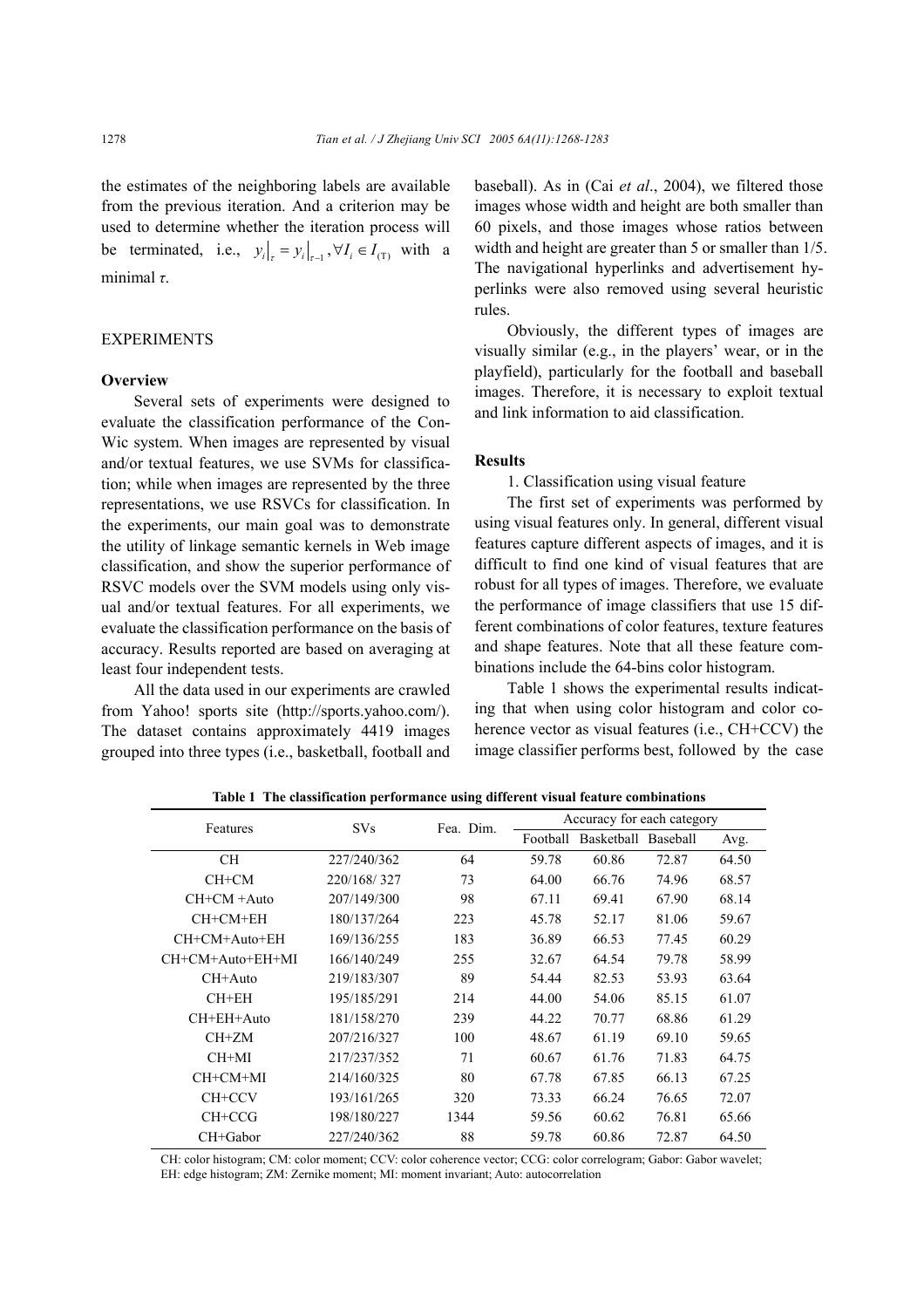using color histogram and color moment as visual features (i.e., CH+CM), and the case using color histogram, color moment and autocorrelation as visual features (i.e., CH+CM+Auto). However, the feature dimensionality of the CH+CCV group is much larger than that of the other two cases (up to 320). It is known that the higher the feature dimensionality is, the longer the training time of the SVM classifier is. Thus to trade-off accuracy and training time, we use the CH+CM group as visual features in the following experiments.

It should be noted that we cannot assure that the CH+CM feature group is the optimal set of visual features on the dataset. And the main goal of our experiments here is not to find such an optimal set of visual features. However, it is safely concluded that there is plenty of room for improvement for Web image classification using visual features only.

2. Classification using visual and textual features The second set of experiments is aimed at evaluating the classification performance by using textual features. As mentioned before, the textual features of images can be represented by TF model and TFIIF model. Fig.5a compares classification accuracies using TF and TFIIF textual features. Interestingly, the difference in classification accuracy between the two representation models of textual features is not significant. Moreover, the classification accuracy using textual features only is rather low (about 50%), which is much beyond our expectation. An important reason is that there are about 60% images which have few or even no surrounding texts, so that most elements in each textual feature vector are zero. We have also performed experiments by including textual features extracted from other sources such as image filename, ALT, but the results being quite similar seems to indicate that Web image classification using textual features only often performs poorly.

Fig.5b compares the classification accuracies using visual, textual and visual-textual features respectively. Note that here the textual features are represented by the TFIIF model. Averagely, Web image classification using visual-textual features outperforms that using visual features by about 7.6%. Clearly, combining visual and textual features can indeed improve the performance of Web image classification, but the improvement is still not significant.



**Fig.5 The classification performance using textual feature** (a) Using TF and TFIIF textual features; (b) Using textual, visual and textual-visual features

For example, the classification accuracy for the baseball images using visual-textual features is even lower than that using visual features only. We can also see that the visual features are the most important determinant of Web image classification performance when using both visual and textual features.

3. Classification using cross-modal correlation model

We also performed experiments to evaluate the effects of the LSI and CMC analysis on Web image classification. When images are represented by textual features, we can exploit the LSI analysis to reduce the feature dimensionality and remove the noisy information; when images are represented by both visual and textual features, both LSI and CMC can be used.

Table 2 shows the average dimension-reduction ratios. We can see that both LSI and CMC can effectively reduce the dimensionality of the feature space used. Comparatively, the CMC analysis has larger dimension-reduction ratio (DR). For example, when using visual-textual features, the average dimensionreduction ratios are 3.4 for the LSI analysis, and 5.7 for the CMC analysis. Note that here we use the same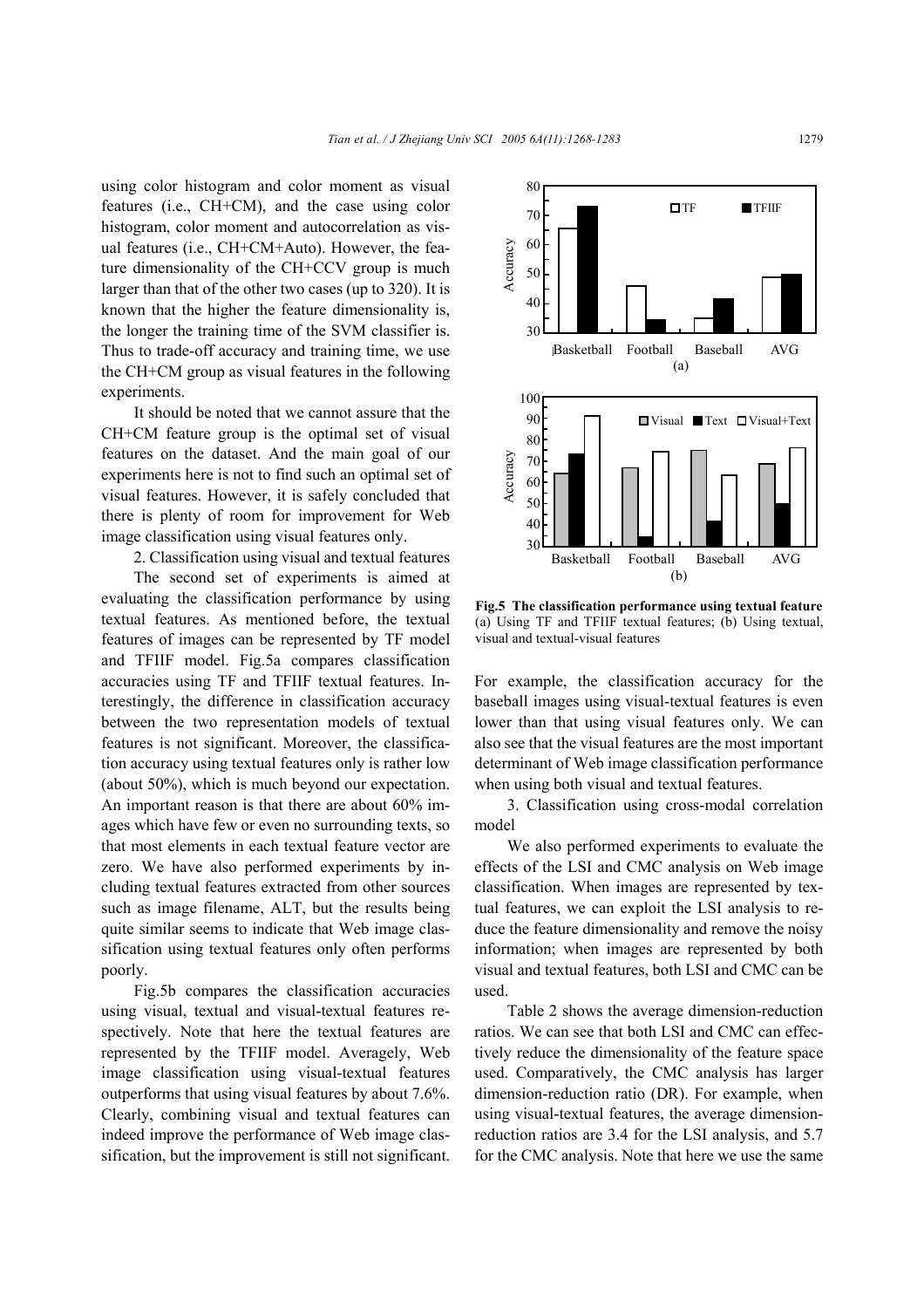eigengap based method to determine an appropriate *k* value for LSI and CMC.

On the other hand, we found that the two techniques surprisingly yielded no improvement in classification accuracy when using visual and textual features (Fig.6). Obviously, the two techniques cannot capture latent semantic relationships between features of different modalities. A possible reason is the highly uneven distribution of textual features, which is the main difficulty for correlation analysis of different modalities. Therefore, how to develop more robust and effective CMC analysis technique will be a future research topic.

**Table 2 The comparison of average dimensionreduction ratios** 

|          | LSI                                                  | LSI                                | <b>CMC</b>                  |  |  |
|----------|------------------------------------------------------|------------------------------------|-----------------------------|--|--|
|          | (textual)                                            | (visual-textual)                   | (visual-textual)            |  |  |
| Before   | 730                                                  | 827                                | 827                         |  |  |
| After    | 216                                                  | 246                                | 144                         |  |  |
| DR       | 3.4                                                  | 3.4                                | 5.7                         |  |  |
| Accuracy | 90<br>80<br>70<br>60<br>50<br>40<br>30<br>Basketball | □ Original □LSI<br>Football<br>(a) | <b>AVG</b><br>Baseball      |  |  |
| Accuracy | 95<br>85<br>75<br>65<br>55<br>45<br>35<br>25         |                                    | riginal <b>Z</b> LSI<br>ØМC |  |  |

**Fig.6 The classification performance using LSI and CMC analysis** 

Basketball Football Baseball AVG Basketball Football Baseball AVG

(b)

(a) Using textual features only; (b) Using visual and textual features

### 4. Classification using multi-context models

The last set of experiments was aimed at evaluating the classification performance by using linkage semantic kernels. Two kinds of linkage semantic kernels (i.e., SDKs, CCKs) are utilized in RSVC classifiers for Web image classification. They are denoted respectively by RSVC<sub>SDK</sub> and RSVC<sub>CCK</sub>. The SVM classifier using visual and textual features (denoted by  $\text{SVM}_{\text{NoLink}}$ ) is used as the baseline model. Note that in  $RSVC<sub>SDK</sub>$  and  $RSVC<sub>CCK</sub>$ , the kernel combination weight *β* is set to 0.5.

Fig.7 shows the average classification results of  $SVM<sub>NoLink</sub>, RSVC<sub>SDK</sub>$  and  $RSVC<sub>CCK</sub>$ . We can see that the two RSVC classifiers using linkage semantic kernels yield significant improvement in accuracy over the SVM classifier using visual and textual features. Among them, the  $RSVC<sub>CCK</sub>$  model yields the best performance, and outperforms the  $SVM<sub>NoLink</sub>$ model by about 25% of classification accuracy; and the  $RSVC<sub>SDK</sub>$  model also outperforms the  $SVM<sub>NoLink</sub>$ model by about 17% of classification accuracy. Clearly, these results indicate that linkage semantic kernels are very helpful for Web image classification.



**Fig.7 The average classification accuracy using linkage semantic kernels.** 

We note that the RSVC<sub>CCK</sub> model performs much better than the  $RSVC<sub>SDK</sub>$  model. This means that the CCK kernel is more robust in link-based Web image classification, although the aggregation operation in the calculation of CLRV link features may lose some useful link information among images. This also coincides with the SV numbers of the used SVM classifiers. In general, the less the SV number is, the better generalization the SVM classifier used has. In the experiments, the SV number of the  $RSVC<sub>CK</sub>$ model is much less than that of the  $RSVC<sub>SDK</sub>$  model. Surprisingly, the SV number of the  $RSVC<sub>SDK</sub>$  model is even more than that of the SVMNoLink model. Therefore, how to improve the generalization of the  $RSVC<sub>SDK</sub>$  mode will be another research topic in the ongoing work.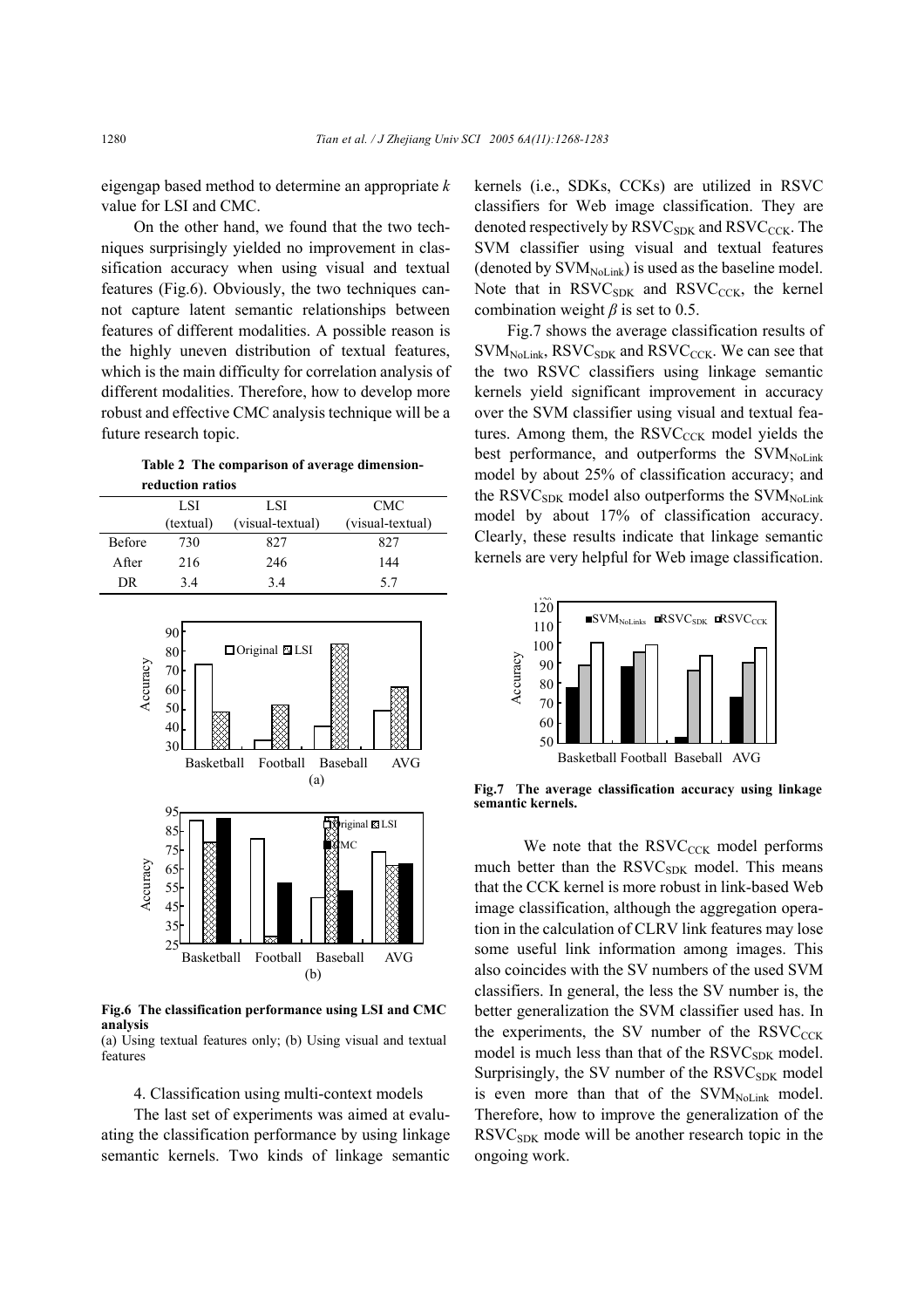In our approach, the training images are used as background entities. So we also perform several experiments to investigate the effects of the training sample distributions on the classification performance. Table 3 shows the classification performances of  $RSVC<sub>SDK</sub>$  and  $RSVC<sub>CCK</sub>$  under four different training sample distributions. We can see that the standard deviation in classification accuracy is 0.76% for  $RSVC<sub>CCK</sub>$ , and 3.32% for  $RSVC<sub>SDK</sub>$ . Comparatively, the training sample distribution has higher influence on  $RSVC<sub>SDK</sub>$  than on  $RSVC<sub>CK</sub>$ .

Fig.8 shows the effect of parameter *β* on the classification performance. Clearly, when *β*=0, both  $RSVC<sub>SDK</sub>$  and  $RSVC<sub>CCK</sub>$  are degraded into the  $SVM<sub>NoLink</sub>$  model, and only visual and textual information are exploited for image classification; while when  $\beta$ =1, the RSVC<sub>SDK</sub> and RSVC<sub>CCK</sub> models only exploit link information for classification. We can see that the  $RSVC<sub>SDK</sub>$  model yields the best performance when  $\beta$ =0.5, while the RSVC<sub>CCK</sub> model shows surprisingly low dependency on *β* over much of its range. So for the RSVC<sub>CCK</sub> model, the utilization of the CCK kernel helps for almost any value of *β*. While for the  $RSVC<sub>SDK</sub> model, we should carefully select an ap$ propriate *β* value for best prediction.

#### **Discussion**

In this section, we have discussed several Web image classification experiments on a collection of Web sports images by using visual, textual and link information. Two significant conclusions can be obtained:

(1) The performances of Web image classification by using a single modal of features (i.e. visual features, or textual features) are constantly at very low levels. Combining visual and textual features is helpful for Web image classification, but the improvement is not significant in some cases.

(2) Links among Web images are very useful for better classification. Linkage semantic kernels can effectively reveal the semantic relationships underlying link structure, and can be naturally embedded into kernelized relational classification algorithms such as RSVCs. Compared with the SDK kernel, the



**Fig.8** Effects of parameter  $\beta$  for the RSVC<sub>SDK</sub> (a) and RSVC<sub>CCK</sub> (b) models

|  | Table 3 The classification performance of link-based models under different training sample distributions |  |  |
|--|-----------------------------------------------------------------------------------------------------------|--|--|
|  |                                                                                                           |  |  |

| Train samples | Model               | <b>SVs</b>  | Accuracy for each category |            |                 |       |  |
|---------------|---------------------|-------------|----------------------------|------------|-----------------|-------|--|
|               |                     |             | Football                   | Basketball | <b>Baseball</b> | Avg.  |  |
| 133/466/312   | RSVC <sub>SDK</sub> | 230/258/262 | 80.13                      | 97.64      | 77.88           | 85.22 |  |
|               | <b>RSVCCCK</b>      | 68/57/66    | 100.0                      | 99.56      | 93.95           | 97.84 |  |
| 135/165/214   | RSVC <sub>SDK</sub> | 229/209/207 | 96.01                      | 87.81      | 91.57           | 91.80 |  |
|               | <b>RSVCCCK</b>      | 63/38/57    | 99.79                      | 98.64      | 94.25           | 97.56 |  |
| 129/146/146   | RSVC <sub>SDK</sub> | 211/190/194 | 78.42                      | 96.04      | 79.73           | 84.73 |  |
|               | <b>RSVCCCK</b>      | 55/41/64    | 100.0                      | 98.13      | 90.65           | 96.26 |  |
| 134/168/189   | RSVC <sub>SDK</sub> | 201/203/214 | 92.03                      | 83.60      | 90.75           | 88.80 |  |
|               | RSVC <sub>CK</sub>  | 55/47/58    | 99.79                      | 98.82      | 95.04           | 97.88 |  |
| Deviation     | $RSVCSDK$           |             |                            |            |                 | 3.32  |  |
|               | <b>RSVCCCK</b>      |             |                            |            |                 | 0.76  |  |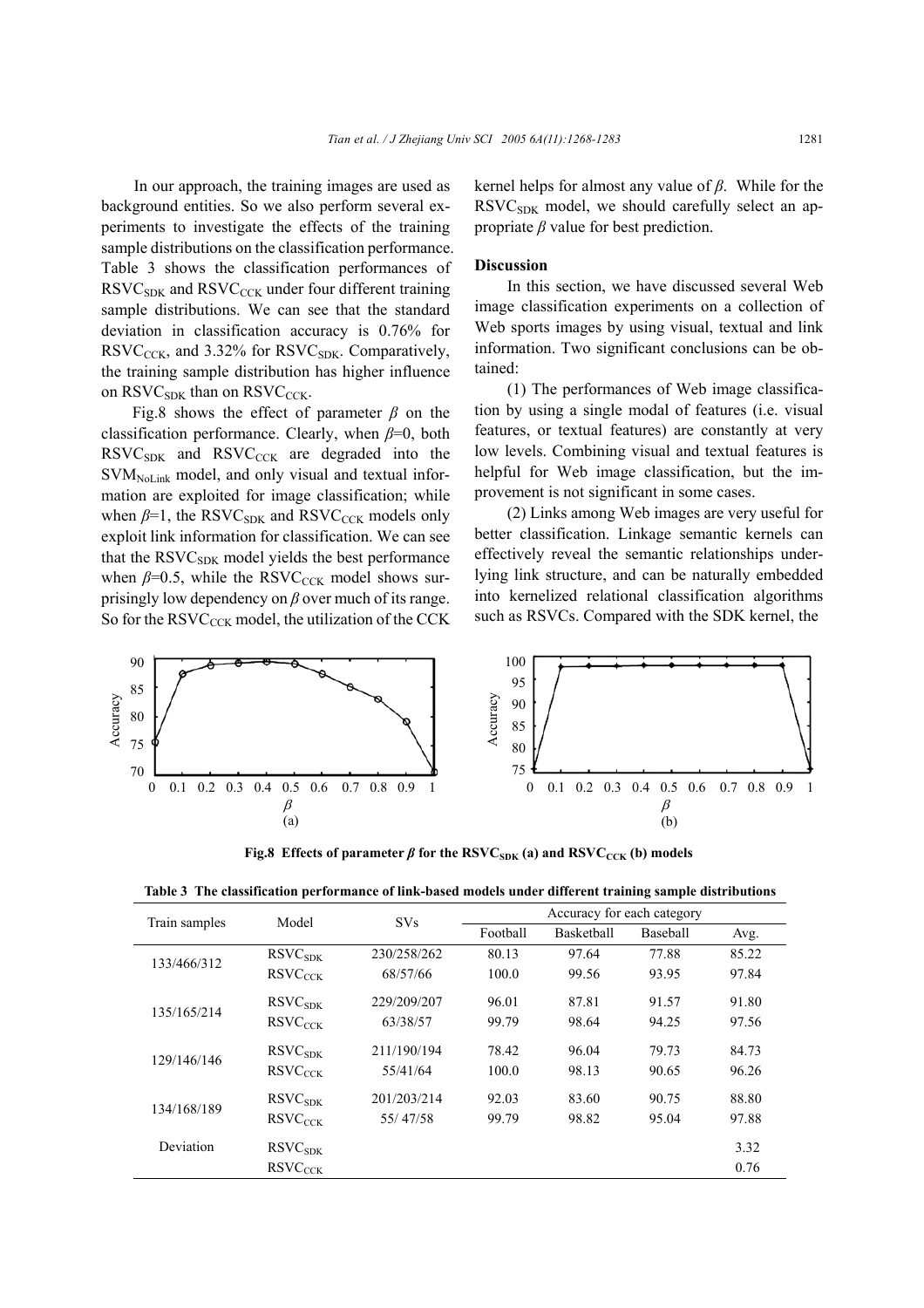CCK kernel is more robust in Web image classification tasks.

In the ongoing experiments, we need to evaluate the performance of the RSVC on different image classification tasks such as the identification of sensitive images and artistic images.

### **CONCLUSION**

In this paper, we present a context-based Web image classification system, ConWic. The main objective of ConWic system is to exploit the visual, textual and link information to aid the classification of Web images. Our main contributions are summarized as follows:

First, a multi-context analysis method is introduced into Web image classification tasks. For a given image, we model the relevant textual information as its multi-modal context, and regard the related images connected by hyperlinks as its link context. Two kinds of context analysis models, i.e., CMC analysis and LCM model are exploited to capture the correlation among different modals of features and the topical dependency among images that is induced by the link structure.

Second, we propose a new collective classification model called RSVC, which is based on the linkage semantic kernels and a self-consistent solution to the label assignment. A significant advantage of the RSVC is that the relational information can be utilized for classification in an SVM-like manner but the correlations between the labels of related entities can also be explicitly exploited.

On a sports Web image collection crawled from Yahoo!, the RSVC classifiers using the two linkage semantic kernels yield significant improvement in accuracy over the SVM classifier using visual and/or textual features. The experimental results demonstrate the general applicability of the RSVC classifiers using the linkage semantic kernels.

#### **References**

- Cai, D., Yu, S., Wen, J.R., Ma, W.Y., 2003. VIPS: A Vision-base Page Segmentation Algorithm. Technical Report, MSR-TR-2003-79, Microsoft Research Asia.
- Cai, D., He, X.F., Li, Z.W., Ma, W.Y., Wen, J.R., 2004. Hierarchical Clustering of WWW Image Search Results Using Visual, Textual and Link Analysis. Proceedings of

12th ACM International Conference on Multimedia, New York, USA, p.952-959.

- Chen, Z., Liu, W.Y., Zhang, F., Li, M.J., Zhang, H.J., 2001. Web mining for Web image retrieval. *Journal of American Society of Infomation Science and Technology*, **52**(10):831-839.
- Cristianini, N., Shawe-Talyor, J., Lodhi, H., 2002. Latent semantic kernels. *Journal of Intelligent Information Systems*, **18**(2/3):127-152.
- Deerwester, S., Dumais, S.T., Furnas, G.W., Landauer, T.K., Harshman, R., 1990. Indexing by latent semantic analysis. *Journal of American Society of Infomation Science and Technology*, **41**(6):389-401.
- Gärtner, T., 2003. A survey of kernels for structured data. *SIGKDD Explorations*, **5**(1):49-58.
- Jensen, D., Neville, J., Gallagher, B., 2004. Why Collective Inference Improves Relational Classification. Proceedings of the 10th ACM SIGKDD International Conference on Knowledge Discovery and Data Mining, Seattle, WA, USA, p.593-598.
- Joachims, T., Cristianini, N., Shawe-Talyor, J., 2001. Composite Kernels for Hypertext Categorization. Proceedings of the International Conference on Machine Learning (ICML-2001), Morgan Kaunfmann Publishers, San Francisco, US. p.250-257.
- Kandola, J., Shawe-Talyor, J., Cristianini, N., 2002. Learning Semantic Similarity. Proceedings of International Conference on Advances in Information Processing System (NIPS).
- Kondor, R.I., Lafferty, J., 2002. Diffusion Kernels on Graphs and Other Discrete Structures. Proceedings of the 19th International Conference on Machine Learning (ICML02), p.315-322.
- Lempel, R., Soffer, A., 2002. PicASHOW: pictorial authority search by hyperlinks on the Web. *ACM Transactions on Information Systems*, **20**(1):1-24.
- Li, D.G., Dimitrova, N., Li, M.K., Sethi, I.K., 2003. Multimedia Content Processing through Cross-modal Association. Proceedings of 11th ACM International Conference on Multimedia, Berkeley, California, USA, p.604-611.
- Ma, W.Y., Zhang, H.J., 1998. Content-based Image Indexing and Retrieval. *In*: Furht, B.(Ed.), Handbook of Multimedia Computing. CRC Press, Boca Raton, FL.
- Mohr, J., Obermayer, K., 2005. A Topographic Support Vector Machine: Classification Using Local Label Configurations. Advances in Neural Information Processing Systems 17, MIT Press, Cambridge, MA, p.929-936.
- Neville, J., Jensen, D., 2003. Collective Classification with Relational Dependency Networks. Proceedings of 2nd Multi-Relational Data Mining Workshop, 9th ACM SIGKDD International Conference on Knowledge Discovery and Data Mining, Washington, DC, USA, p.77-91.
- Paek, S., Sable, C.L., Hatzivassiloglou, V., Jaimes, A., Schiffman, B.H., Chang, S.F., McKeown, K.R., 1999.